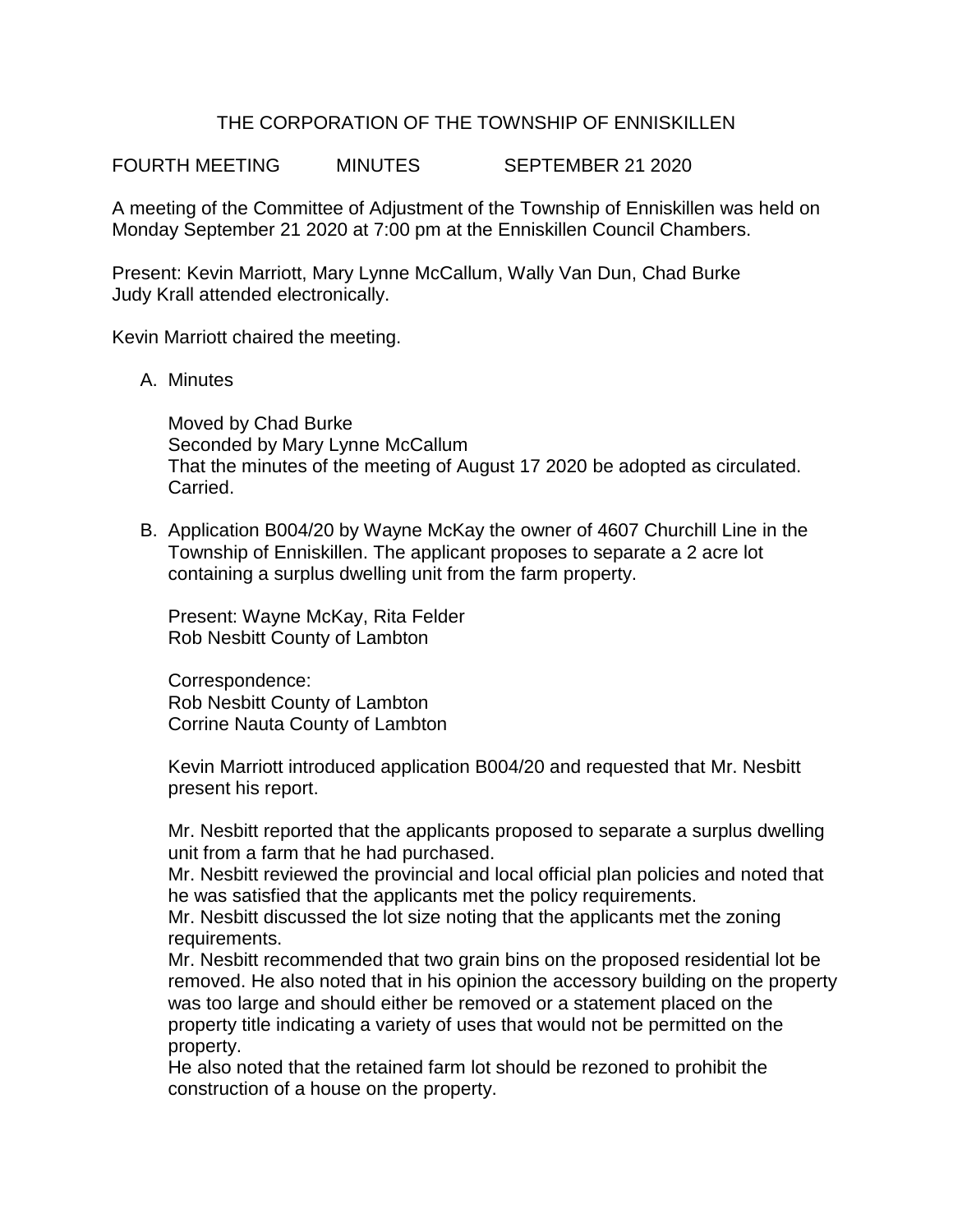Wayne McKay reported that the two grain bins would be removed from the proposed lot. Mr. McKay agreed that the accessory building should not be used for commercial uses that may interfere with the farm operation.

Mary Lynne McCallum noted that Mr. McKay had indicated that eve troughs would be installed on the accessory building to direct the water unto the proposed residential lot and not unto the farm.

Mr. McKay reported that he planned to install eve troughs on the accessory building.

Rita Felder noted that there were certain circumstances that a tenant in the house was better for the farm operator. She made reference to the High Park Farms cannabis operation and the objections of the neighouring property owner in regards to smells, noise and lights. Rita Felder noted that new owners may not accept farm related activities.

Wayne McKay noted that he tried to respect neighbours who lived abutting his farm operations.

Moved by Mary Lynne McCallum Seconded by Chad Burke That application B004/20 be approved with conditions. Carried.

- 1. That a copy of the deed and survey in a form suitable for registration be deposited with the Secretary Treasurer.
- 2. That a fee of \$250.00 be paid to the Township of Enniskillen by cash or certified cheque.
- 3. That all conditions are to be fulfilled within one year of the notice of decision of this consent. The certificate of consent required by Section 53(42) of the Planning Act must be obtained within one year after notice of decision of this consent.
- 4. That the Township review the access to the municipal road for the severed and retained property and where required that the applicant at their expense have installed accesses approved by the Township.
- 5. That a parks dedication fee of \$1,000 be paid to the Township of Enniskillen.
- 6. That the Township Engineer review existing drainage reports and where required prepare amended schedules to reflect the new property drainage areas. That the applicants pay the cost of the work and agree to the revised schedules.
- 7. That the applicant submits and have approved a rezoning of the farm property to rezone the retained farm land to prohibit the construction of a dwelling unit and recognize an oversized accessory building.